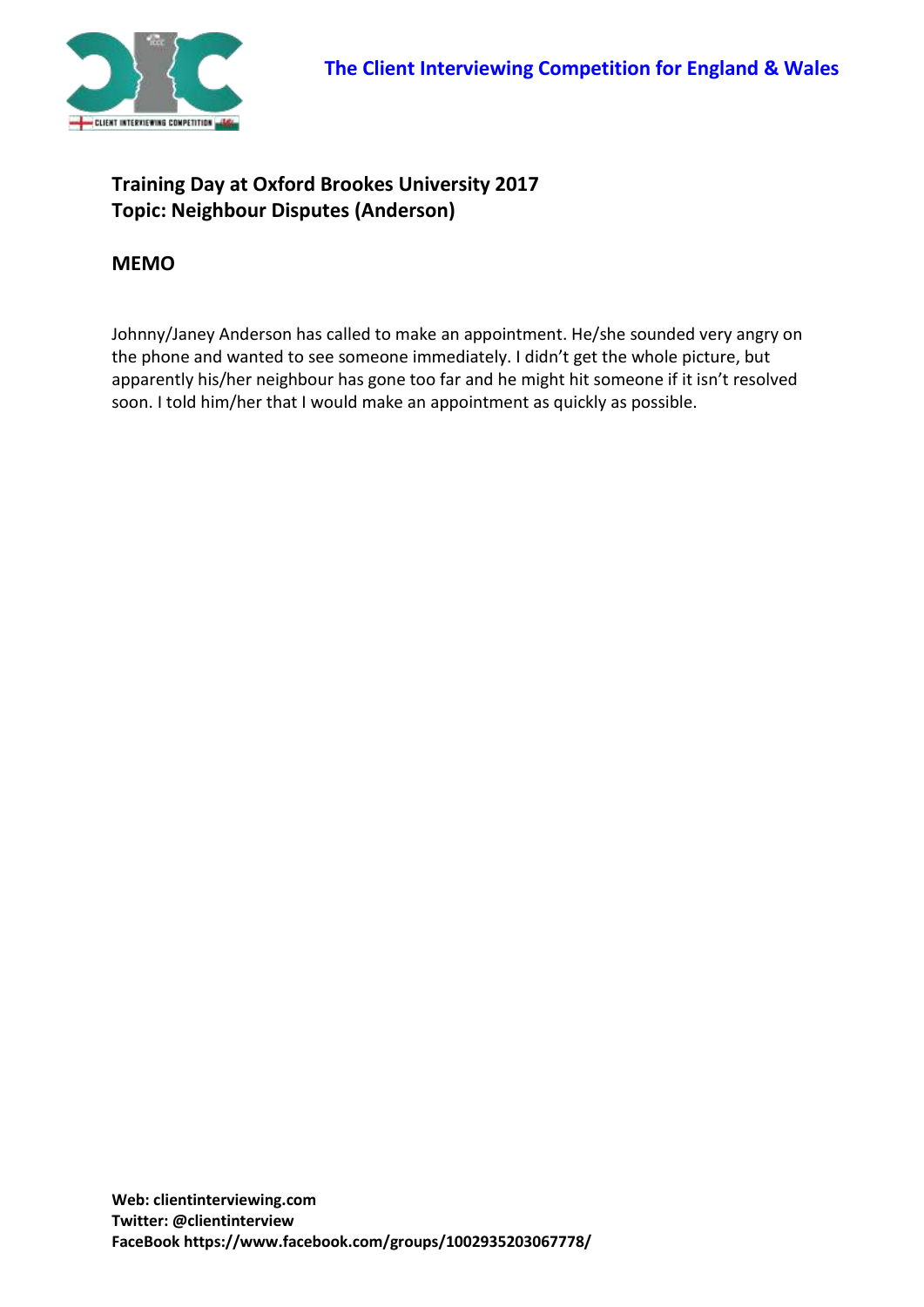

**Client Interviewing Competition 2017 Training Day at Oxford Brookes University Topic: Neighbour Disputes (Anderson)**

Your name is Johnny/Janey Anderson. You live at Flat 8 123 Frewter Lane, Oxford, OX1 1EF. Make up a telephone number and e-mail address in case you are asked for them. You are around 30 and a plumber.

You are agitated and in no mood to be placated. If the lawyers start off slowly, talking about generic things like confidentiality, shut them off and say that your time is limited and you want to get on with it. You have an appointment in 30 minutes and have to be out of here quickly. If they are very firm and insist that they have to say it then reluctantly agree but if they don't convince you then don't agree.

The first thing you should do is show them the letter that is attached. Just give it to them and say 'that's the problem; that is!' and see how they react.

If they ask what has happened before reading it, be very sparing with the details, so that they have to ask you questions. If they ask you what happened, just say that the neighbours are being oppressive and point to the letter as evidence.

You moved into the house 9 months ago; you own it and it is your first house. You have only ever lived in a flat before so have never had to deal with neighbours. The house is a terraced house that had a wall running down the boundary line. If asked admit that the wall belongs to them and that you knew this when you moved in.

Six months ago, there was a storm (unusual for the summer) and in high winds the wall which was in bad repair had pieces blow off it. A chunk of the stone went through a pane in your greenhouse which angered you. You were worried that your dog might get hurt by stepping on the broken glass and that your precious flowers were damaged. You tried to speak to them but they were away for two weeks and so while they were away you took down the wall. It wasn't hard as it was rotten and you don't think it had been maintained for years. You dumped he bricks on their front lawn.

When they got back they went berserk and Mr Taylor came around to shout at you. You shouted back and you can't remember what was said but you got into a vicious argument with him.

Over the past 6 months' things have escalated. The neighbours have started to shun you and you believe that they are united by their longer friendship with the Taylors.

**Web: clientinterviewing.com Twitter: @clientinterview**  You have a dog called Harrison, a spaniel, and every now and then you accept that he will go to the bathroom on your neighbour's lawn. You accept that he shouldn't but don't feel that it's your fault; after all other dogs use the path in front of your house so why is this an issue?

**FaceBook https://www.facebook.com/groups/1002935203067778/**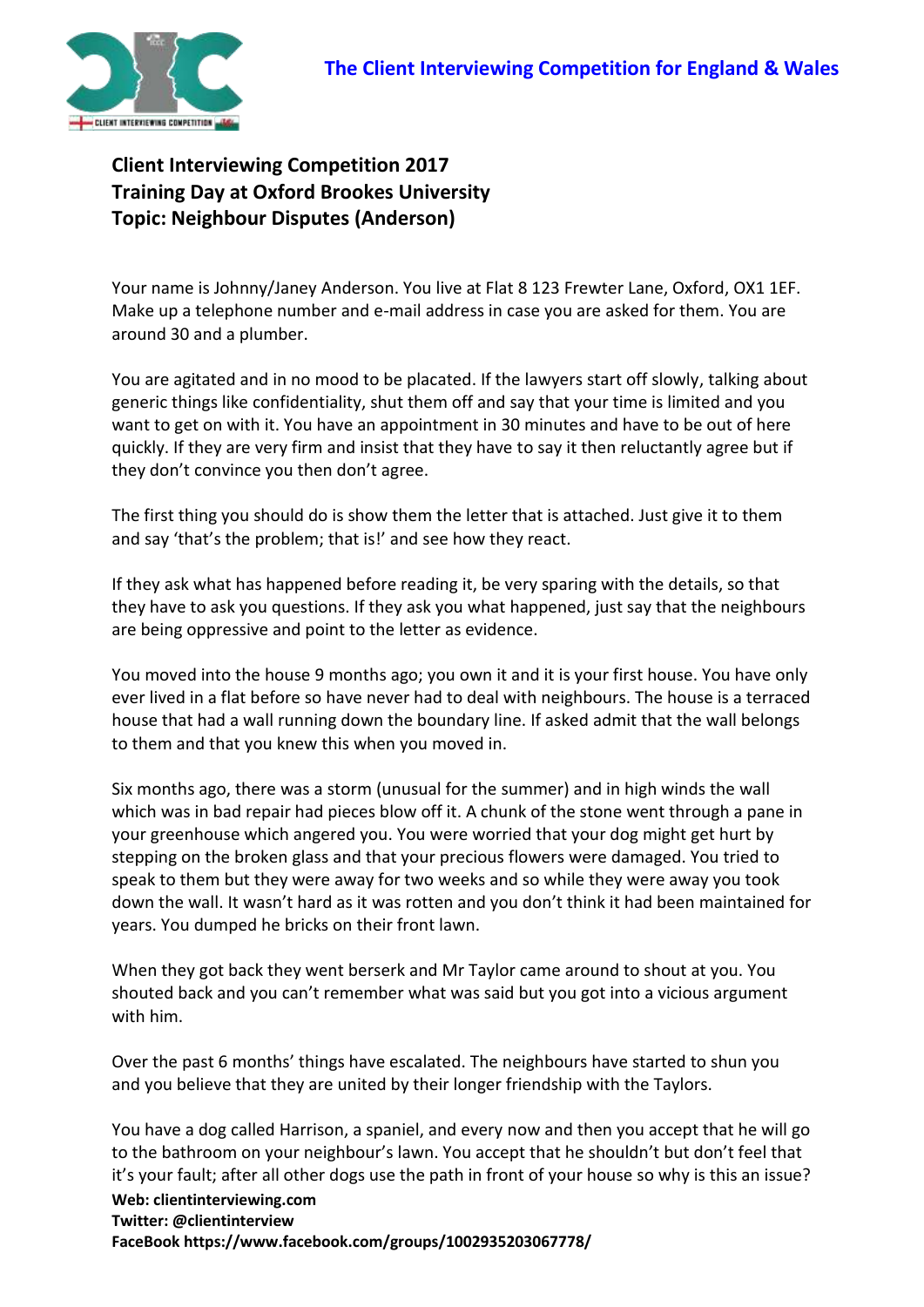



A month ago, Mr Taylor dropped you a short note to say that the dispute had gone on long enough and he would be fixing the boundary. They have erected an ugly grey fence that looks industrial and is 7 ft high! It is rusty and you are afraid that Harrison will get ill if he touches it. Accompanying the note were an 'reconciliatory gesture' of a bunch of lilies. This you felt was a threat because they are often accompanied with funerals.

You have responded by finding a gap in the fence and widening it to encourage Harrison to go through it and by playing loud music before you go to bed. They have retaliated by allowing their son's rock band to play music in their garage which is not sound proofed and, at weekends, will often go on to 3 in the morning.

If, but only if, you are asked, then explain that you are in negative equity and can't afford to move, even though you would love to do this! Be prepared to listen to options but question anything that they say. Realistically you are desperate and know that you need to escape this argument, but you have your pride.